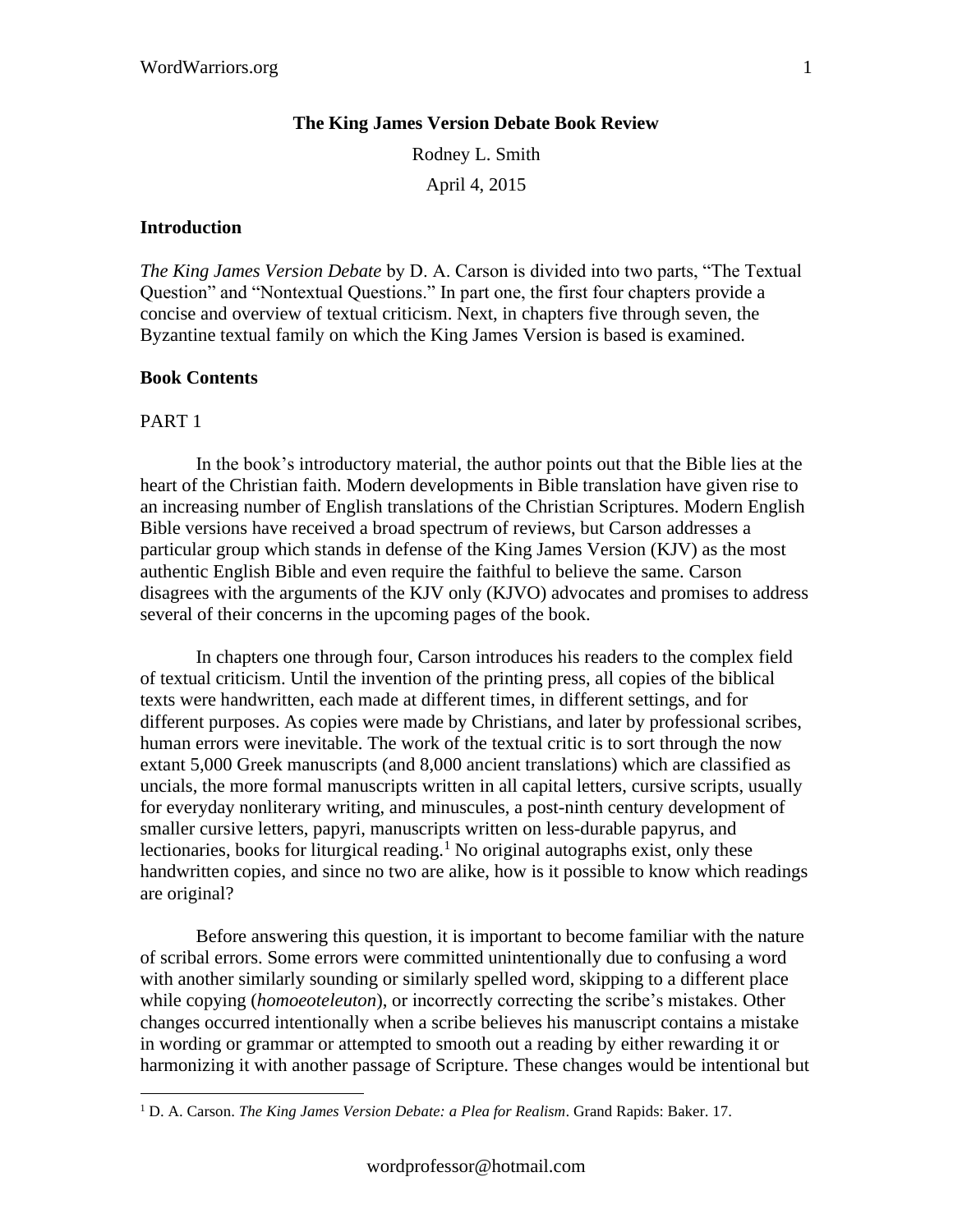not malicious, unlike Marcion's text which removed all references in favor of the Jews. Most textual variants have little or no theological implications, and if they do, "many theologically significant variants can be sorted out quite easily."<sup>2</sup>

Sorting through this large body of texts is made more manageable by organizing Greek manuscripts into families of related texts-types. Most manuscripts fit into one texttype or the other. The Byzantine text "is the textual tradition which, in large measure, stands behind the KJV."<sup>3</sup> The Western text is largely the result of unskilled and careless transmission. The disputed Caesarean text-type was probably brought from Egypt to Caesarea by Origin and closely resembles both the Western and Alexandrian texts. Finally, the Alexandrian text was copied with more skill and its credentials are "far better than its harshest critics will concede."<sup>4</sup>

In chapter four, the author surveys some of the criteria for determining which biblical readings are most likely to be original. To attempt to reconstruct the original text, scholars must weigh all of the external evidence including date, how many manuscripts agree across geographical areas, and the manuscript's "genealogical relationship… to the text-type."<sup>5</sup> Generally, an older manuscript or manuscript tradition is more likely to be original, all other factors being equal, and a common reading among all manuscripts in one or more text-types is more likely to be original. Scholars also consider the internal evidence. Scribes tended to expound on or harmonize readings, and so a shorter or more difficult to understand reading is generally to be preferred. They also take into account the stylistic considerations of the original author based on his other writings. Using these criteria, the textual critic determines which reading best explains the origin of the others. Carson concludes, that the "vast majority" of the New Testament "may be regarded as textually certain."<sup>6</sup>

In chapter five, the author surveys the origin of the Greek New Testament known as the *Textus Receptus* (TR), from which the KJV was translated. Desiderius Erasmus was the first to publish a Greek edition of the Bible in 1516. The first edition was compiled using a half-dozen Greek manuscripts from the tenth century or later, "none of which contained the entire New Testament,"<sup>7</sup> and the Latin Vulgate, which he used to harmonize the text and fill in any gaps in the manuscripts. For example, his Greek copy of Revelation was missing the final six verses, and Erasmus filled them in by translating backwards from the Latin into Greek.<sup>8</sup> Luther's German translation was from Erasmus's second edition, and the third edition conceded to the criticism of other scholars by finally admitting I John 5:7, which he could not previously find in any Greek manuscript. Later revisions of this Greek New Testament were published by Erasmus and others like Robert Shephanus, who first numbered the verses, John Calvin's successor Theodore Beza, and Bonaventure and Abraham Elzevir, who were responsible for dubbing the text

- 3 Ibid. p. 26.
- 4 Ibid. p. 27.
- 5 Ibid. p. 29.
- 6 Ibid. p. 31.
- 7 Ibid. p. 34.
- 8 Ibid.

<sup>2</sup> Ibid. 24.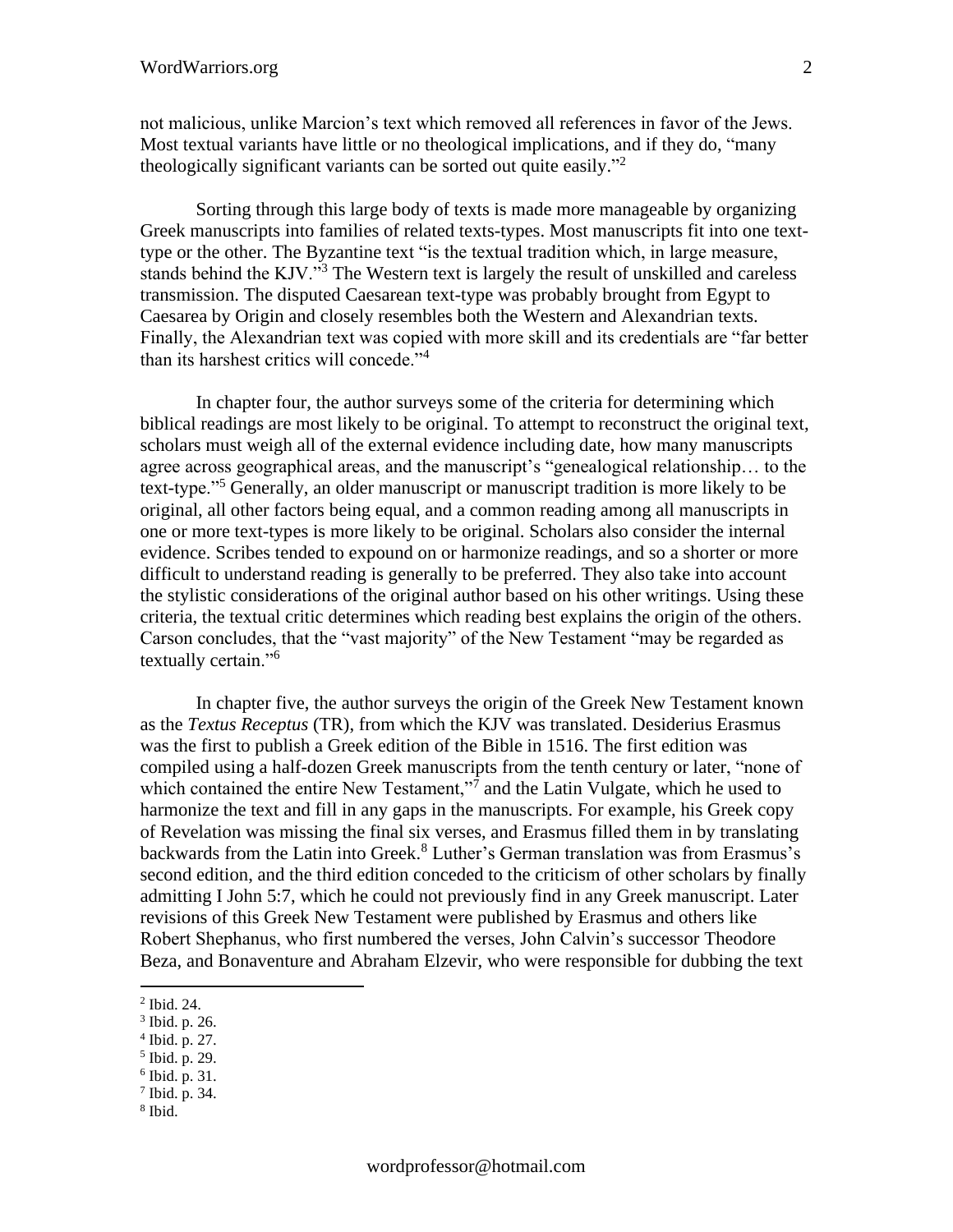*textum receptum* which became "*Textus Receptus*." The TR stands behind "every European translation until 1881."<sup>9</sup>

Next, chapter six highlights some of the modern defenses used to support the Byzantine text-type which is the basis of the TR. He summarizes the major arguments of some of the best known advocates of the TR. First, while Westcott and Hort argued for the priority and reliability of the Alexandrian textual tradition and suggested that the Byzantine texts were conflated and therefore furthest from the autographs, today's defenders of the TR raise the following objections:

- 1. The Alexandrian family of texts were rejected by the church.
- 2. The Alexandrian family contains heretical Arian influence.
- 3. Fourth century codices Sinaiticus and Vatacanus do not represent an earlier textual tradition.
- 4. The vast majority of extant Greek manuscripts are Byzantine.
- 5. From the fourth to the nineteenth century the church used Byzantine manuscripts, proving it is God's divinely preserved Word.
- 6. Westcott and Hort were heretics and biased.
- 7. That Byzantine manuscripts were widely used prior to the fourth century, and therefore wore out, explaining why no pre-fourth century witnesses exist.
- 8. Westcott and Hort's theory about the origin of the TR is flawed and circular.
- 9. The genesis of the Byzantine family is obscure not because it is a conflation but because it is primitive.
- 10. Since scribes did not have desks, an organized conflation of the text was not possible.
- 11. Historically the Byzantine text has been accepted as valid.

These are some of the theses being presented to many Christian leaders in support of the preeminence of the TR, and according to Carson, most of them are either ill-equipped or afraid to investigate these claims.<sup>10</sup>

In chapter seven, Carson presents fourteen theses against the claims of the superiority of the TR and Byzantine text. (1) There is no clear, reliable evidence that the Byzantine text-type existed before the mid-300s A.D. Carson makes the case that nearly all of the Byzantine readings in the ante-Nicene fathers are also found in other text-types, especially in Western texts.<sup>11</sup> (2) It is "logically fallacious and historically naïve" to defend the Byzantine text-type on the basis of the majority of extant manuscripts being Byzantine. Along with this statement, Carson refutes the KJVO claim that, since most extant non-Byzantine manuscripts were found in Egypt, they must have originated from there on the basis that there is convincing evidence for the widespread distribution of these manuscripts. The number of extant Greek manuscripts is a cultural accident in that they hail from what was the Greek-speaking world until  $1453$ <sup>12</sup> (3) It can be

<sup>&</sup>lt;sup>9</sup> Ibid. p. 37.

 $10$  Ibid 42.

 $11$  Ibid 44.

<sup>12</sup> Ibid. 48-50.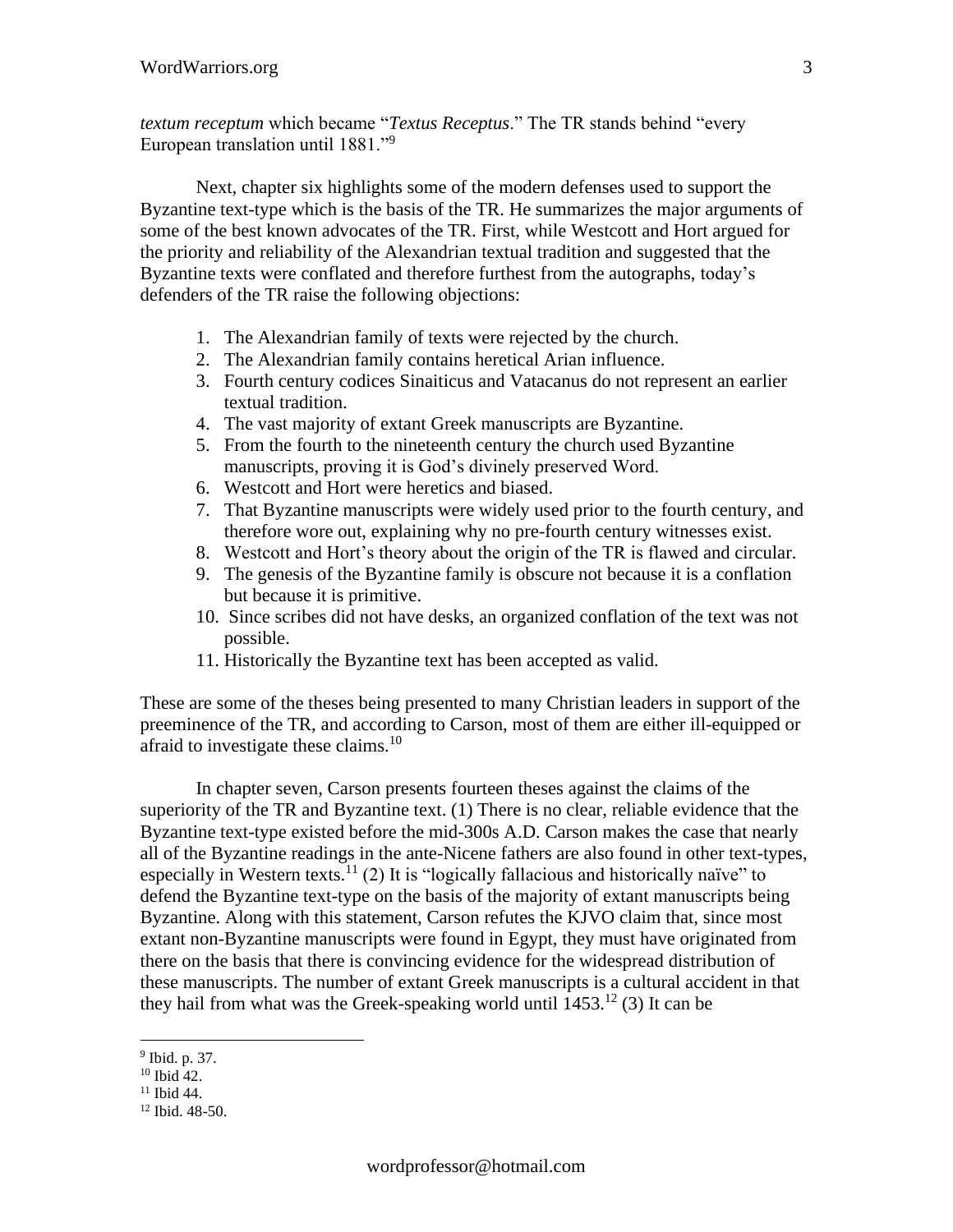demonstrated that the Byzantine text-type is secondary, and (4) the credentials of the Alexandrian text-type surpass all others.<sup>13</sup>

(5) The KJVO assertion that what the majority of Christians in history believed must be true is at the very least an ambiguous statement, and it is not at all helpful to textual criticism.<sup>14</sup> Carson counters that the majority belief is in no way a determining factor in matters of theology or biblical studies. (6) It is "both logically and theologically fallacious" to favor the Byzantine text by appealing to God's providence in preserving his Word through it.<sup>15</sup> In his sovereignty, God has certainly preserved the Byzantine text, but he has similarly preserved the other text-types as well. (7) It is also fallacious to deny the possibility of conflation of the Byzantine text based on writing practices in the fourth century.<sup>16</sup> (8) Asserting the prominence of the TR and then comparing other text-types to it in order to suggest that the differences are faults is, again, fallacious and is a half-truth. This argument begs the question, presupposing the same facts it supposedly seeks to prove. (9) The charge that non-Byzantine manuscripts lack important theological content is unsubstantiated. The deity of Christ is not presented less in the NIV than in the KJV, but more.<sup>17</sup> (10) When the KJV came on the scene, it was not without its rivals and calls for revision.<sup>18</sup>

(11) The Byzantine text-type is not equivalent to the  $TR<sup>19</sup>$  Here Carson states that the TR consists of just a few of the thousands of now extant Byzantine manuscripts. (12) Another fallacious argument used by KJVO advocates, is that accepting the TR means recognizing the inspiration of every word in Scripture.<sup>20</sup> The claim that God preserved his every word in the TR is refuted by the facts that no two Byzantine manuscripts are perfectly identical, and the TR itself contains readings found in no Greek manuscripts.<sup>21</sup> Carson argues that acceptance of the Bible's verbal inspiration does not necessitate the inevitable adoption of the TR. The Scripture does not promise to protect future copies of itself from mechanical errors. Older manuscript traditions reflect fewer errors, and the expectation and ambition of textual criticism is to eliminate errors by ascertaining the original as much as possible.<sup>22</sup>

(13) Here Carson particularly attacks the slanted argumentation of KJV advocates, stating that their tactics are misleading and should not be accepted by Christians who claim to love truth.<sup>23</sup> Their arguments are often logically flawed. Westcott and Hort are often demonized and their contributions to biblical scholarship are rejected along with their critical methodology. Carson goes on to express his frustration with these

- <sup>16</sup> Ibid 57.
- <sup>17</sup> Ibid 62-64.
- <sup>18</sup> Ibid 66.  $19$  Ibid 67.
- <sup>20</sup> Ibid 68.
- $21$  Ibid 69.
- <sup>22</sup> Ibid 74.
- $23$  Ibid.

<sup>13</sup> Ibid 51-2.

<sup>&</sup>lt;sup>14</sup> Ibid 54.

<sup>&</sup>lt;sup>15</sup> Ibid 55.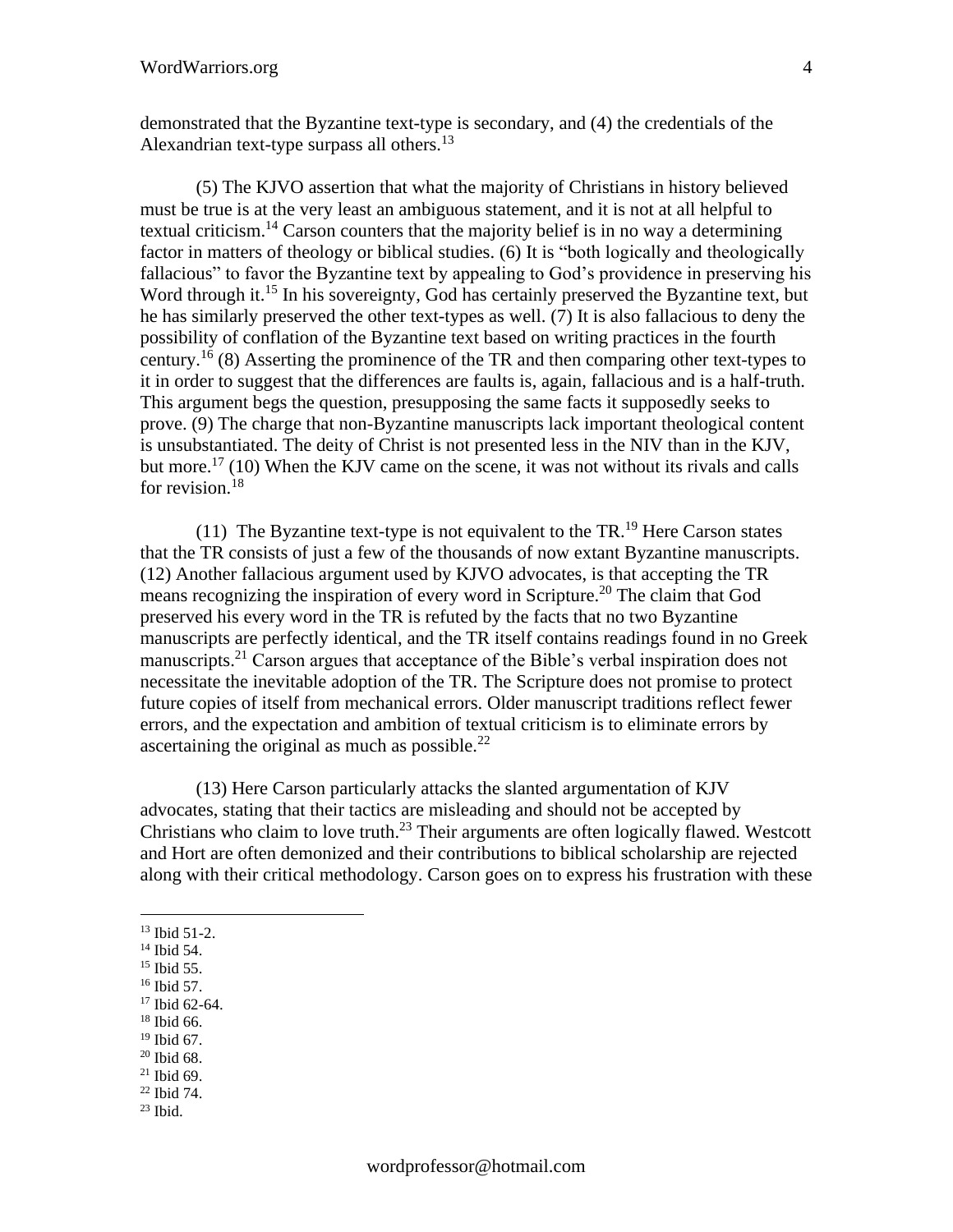flawed argumentation practices. Yet, he concedes that not all KJV defenders share the same level of intolerance, and he welcomes genuine debate on textual issues. However, such debates should be characterized by brotherly love.<sup>24</sup> (14) Therefore, the author concludes that acceptance of the TR should not be made mandatory for accepting the orthodoxy of other Christians and receiving them into fellowship.<sup>25</sup>

## PART<sub>2</sub>

The least sizable section of the book is "Part 2" in which the author addresses nontextual issues related to the insistence of the superiority of the TR and KJV. First, Carson presents six preliminary statements in which, after stating that the KJVO debate is restricted to the New Testament, he shares some considerations about translations being neither equal nor perfect.<sup>26</sup> Some who defend the KJV, and therefore the TR, on nontextual grounds do so in addition to their textual arguments, while others do so because they find textual arguments inadequate to support the TR.<sup>27</sup> Still others hold on to the KJV for purely personal reasons, being unconvinced by any of the KJVO arguments. Carson clarifies that he does not endorse all modern versions but applies the same standards of textual criticism to them as well. He favors the NIV, which at the time of the book's writing was still in progress.<sup>28</sup>

Next, the author addresses seven common arguments used to support the preference of the KJV on nontextual grounds. Some argue that the KJV is simply a better translation than modern versions. However, translating the New Testament from Greek to English involves many complex semantic, idiomatic, and syntactical implications which are often ignored by KVJ defenders.<sup>29</sup> The goal of translation is not to produce the most "literal" word-for-word rendering plausible, but to provide a rendering whose meaning is as close as possible to the meaning of the original.<sup>30</sup> To Carson, the NIV is the best available translation of the New Testament.<sup>31</sup> Some argue that the KJV has withstood the test of time, surviving 350 years of use, but this argument fails because the KJV had not yet contended with the modern versions which are both more accurate translations and based on more reliable manuscripts.<sup>32</sup> Some suggest that the KJV is more reverent in its use of "thou" with reference to God, but Carson illustrates how evangelicals are perfectly comfortable addressing God in familiar terms while leaving the obscure, archaic terms of the KJV in the past. $33$ 

It is argued that the KJV is better because it uses "Lord" and "Christ" more often than other versions. Carson is unable to see how this is more honoring to Jesus, as the

<sup>28</sup> Ibid 84.

- <sup>30</sup> Ibid 90.
- <sup>31</sup> Ibid 97.
- $32$  Ibid.

<sup>24</sup> Ibid 75.

<sup>25</sup> Ibid 78.

<sup>26</sup> Ibid 82.

<sup>27</sup> Ibid 83.

<sup>29</sup> Ibid 85-87.

<sup>33</sup> Ibid 97-8.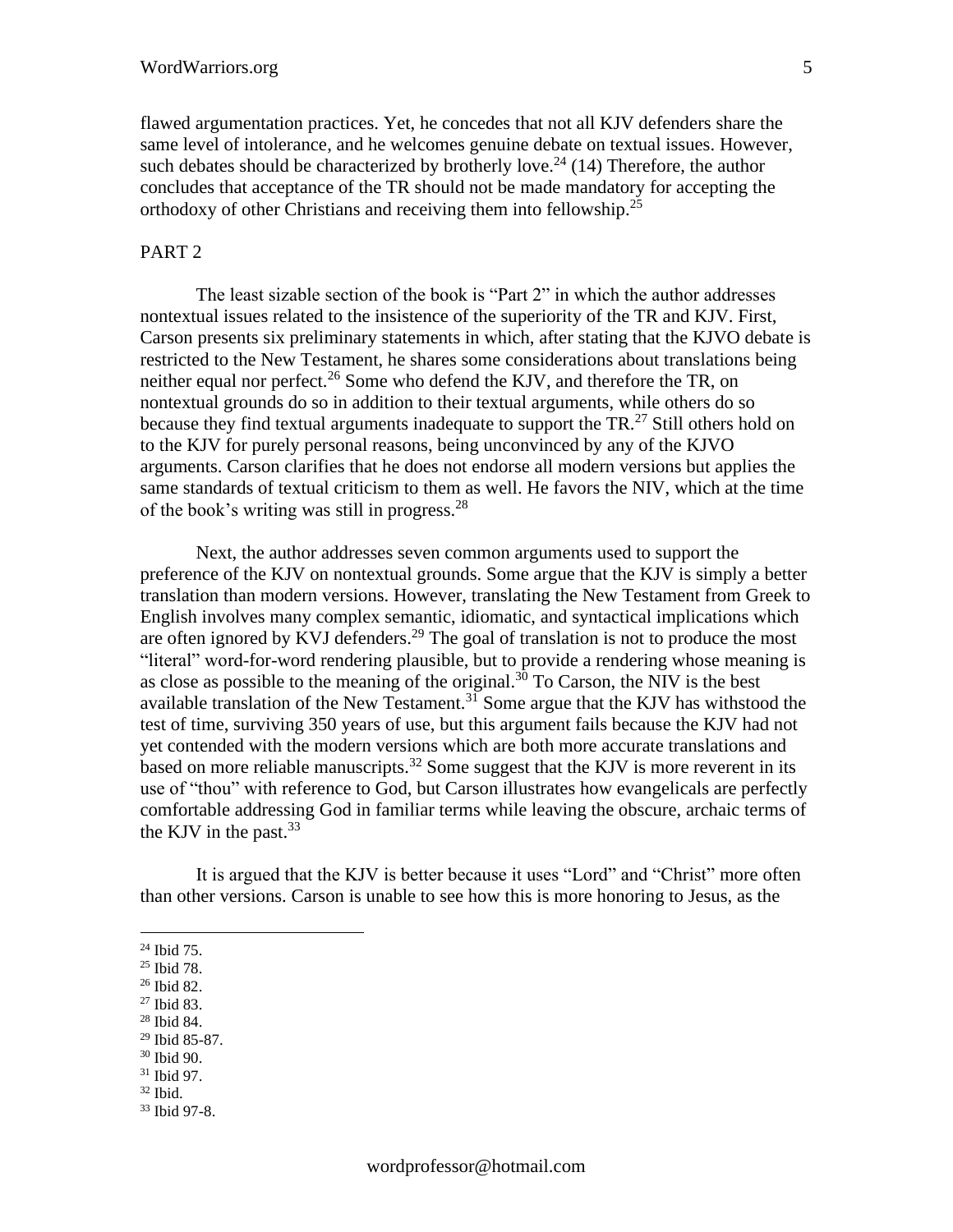argument suggests. $34$  For those who claim that the KJV is easier to memorize than other versions, Carson declares their claim completely subjective and probably only true for those who are already accustomed to the KJV.<sup>35</sup> Some suggest that the KJV is better for reading in public, but this argument, similar to the one immediately above, is easily resolved by introducing the entire congregation to a newer version.<sup>36</sup>

Still others merely prefer the KJV without appealing to any arguments. Carson expresses great respect for them, confessing that he too began with the beloved King James Bible. Although the majority of congregants in a group might prefer the KJV, it is important to acknowledge younger Christians who might not be so familiar with it and attend to their needs for hearing and understanding Scripture. If the leaders reject all other versions, then the young Christians will inevitably encounter them on their own, without guidance.<sup>37</sup> Young Christians need clear, ready access to the nourishment of God's Word.

Carson concludes by stating that the church must continually reform itself.<sup>38</sup> Central to all reformation efforts is the Word of God. Finally, the author praises the efforts of all who attempt to make the Scriptures more accessible.<sup>39</sup>

# **Reaction**

Carson's arguments are grounded in solid textual critical principles and a ready acceptance of reality. His guided tour through the halls of New Testament textual criticism provides a valuable crash course for Bible readers who might not be familiar with the field. Next, he addresses the KJVO advocates in a professional and constructive manner. The author avoids condescending reactions toward foolish arguments, and he provides careful critique of the better ones. The book's subtitle, "A Plea for Realism," is especially fitting as Carson seeks to inform his readers what is happening in the world of biblical scholarship and openly examines the KJVO arguments in light of those realities.

The arguments of the KJVO crowd are evidently circular. Essentially, they assert that the TR is the Word of God because it is the Word which God preserved in greater numbers than all other manuscripts, and the apparent conflations cannot be conflations because no one can add to God's Word, which he preserved. Carson thoroughly addresses the controversy by bringing to light some of these faulty methods of argumentation employed by the KJV's defenders.

Some who assert that the KJV is the best English translation do so by claiming that the older, Elizabethan-style English was more precise that modern English. The fact that many of today's Bible readers find its words archaic only accentuates their point that

<sup>36</sup> Ibid 100.

- <sup>38</sup> Ibid 103.
- <sup>39</sup> Ibid.

<sup>34</sup> Ibid 99.

 $35$  Ibid

<sup>37</sup> Ibid 101.